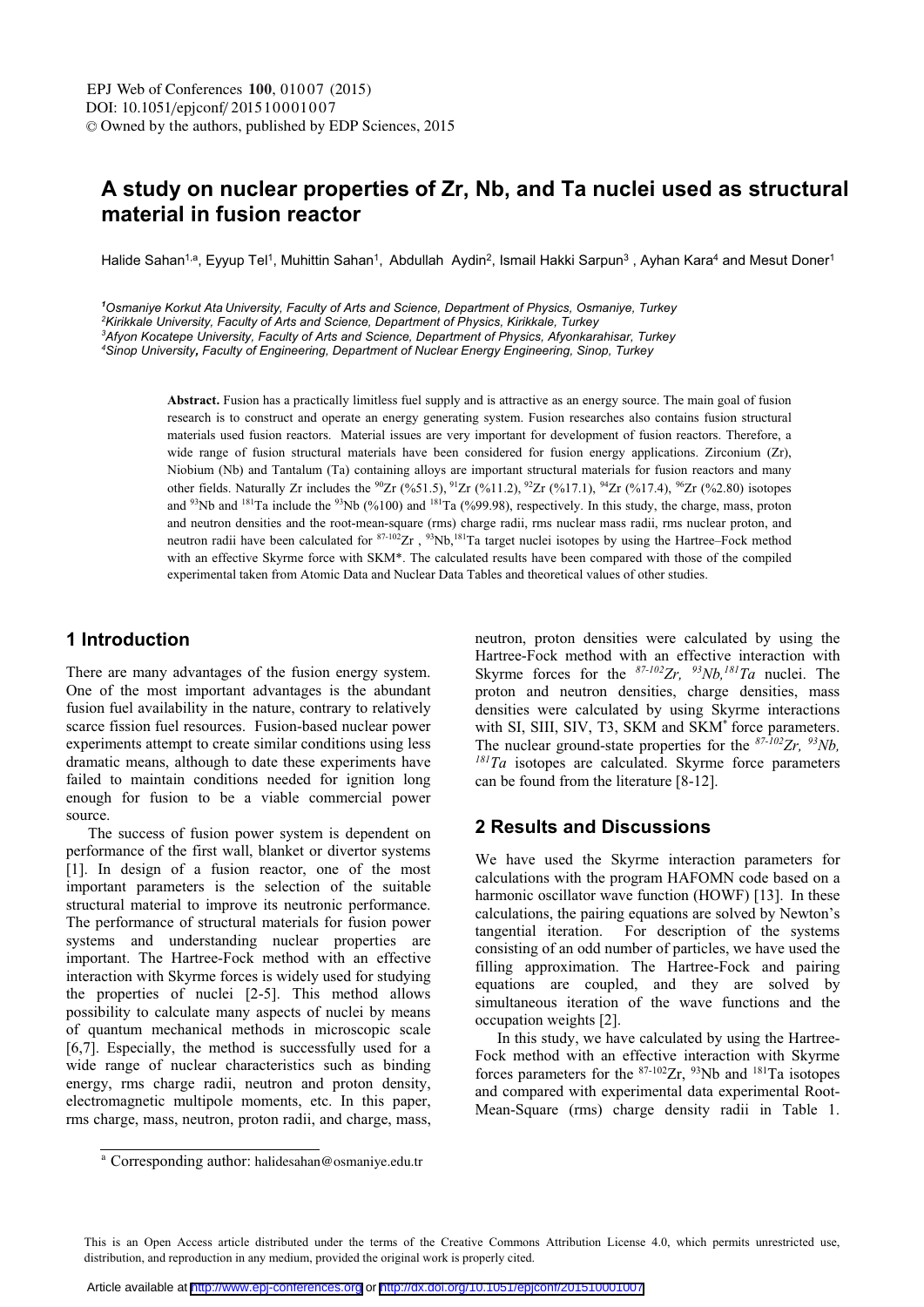Experimental values were taken from Atomic Data and Nuclear Data Tables [14,15]. The nuclear charge density is a most useful observable for analyzing nuclear structure and provides information about the nuclear shape and also can be determined by clear-cut proceed [16]. It can be seen that the experimentally measured charge rms density radii little increases from  ${}^{87}Zr$  (about 4.2 fm) to  ${}^{102}Zr$ (about 4.5 fm) except <sup>88</sup>Zr (about 4.2 fm), <sup>89</sup>Zr (about 4.2 fm),  $90Zr$  (about 4.2 fm),  $91Zr$  (about 4.2 fm) isotopes' charge rms density radii as the mass number increases in Table 1. The experimentally measured charge rms density radii for <sup>93</sup>Nb and <sup>181</sup>Ta are about 4.3 and 5.3 fm respectively as seen in Table 1. Theoretically the calculated charge rms values are quite consistent with the theoretical calculations with all the Skyrme forces parameters. Theoretically calculated charge rms values are also quite consistent with experimental values. Especially, theoretical calculations by using the Skyrme forces parameters with SKM\* is closer to experimental values. Also in Table 1, the nuclear charge rms values calculated by using Skyrme forces have been compared with the values of radius  $r_0 A^{1/3}$  in Liquid-Drop Model in which the number of nucleons per unit volume is roughly constant. The value of  $r_0$  has been taken as 1.25 fm from electron scattering experiments. Similar to the Hartree-Fock calculations with Skyrme forces, the radius values in Liquid-Drop Model have been little increased from 5.5 fm (for  ${}^{87}Zr$ ) to 5.8 fm (for  ${}^{102}Zr$ ) depending on the mass number A. The values of radius in Liquid-Drop Model for <sup>93</sup>Nb and <sup>181</sup>Ta are 4.3 and 5.3 fm, respectively. However theoretical calculations by using the Liquid-Drop Model are very higher than the experimental values.

We calculated mass rms radius by using the Hartree-Fock with Skyrme forces parameters for the 87-102Zr, 93Nb and <sup>181</sup>Ta isotopes and we summarized the results in Table 2. For the  $87Zr$ , theoretically calculated mass rms values are quite consistent with other calculations values. The calculated neutron and proton rms radius with the Skyrme Hartree-Fock model for the same isotopes were given in Table 3 and Table 4, respectively.

The comparison of the calculated values using only the SKM\* parameter charge, proton, neutron and mass densities for  $90-94$ Zr,  $93$ Nb,  $181$ Ta isotopes are given in Fig. 1-6. For  $90-94$ Zr isotopes at the center (r=0), the obtained values of the charge density with SKM\* have approximately been increased from  $0.0715$  fm<sup>-3</sup> (for  $90Zr$ ) to 0.0717, 0.0718, 0.0719 fm<sup>-3</sup> (<sup>91,92,94</sup>Zr) with the increasing of the number of mass. For 90-94Zr isotopes at the center  $(r=0)$ , the obtained values of the proton density with SKM\* have been decreased from  $0.0700$  fm<sup>-3</sup> to 0.0699, 0.0698, 0.0695  $\text{fm}^{-3}$  with the increasing of the number of mass, respectively. The obtained values of the neutron density with SKM\* for <sup>90-94</sup>Zr isotopes at the center (r=0) have approximately been increased from 0.0791 fm<sup>-3</sup> (for  $90Zr$ ) to 0.0814, 0.828, 0.0861 fm<sup>-3</sup>  $(^{91,92,94}Zr)$  with the increasing of the number of mass, respectively. The obtained values of the mass density with SKM\* for  $90-94Zr$  isotopes at the center  $(r=0)$  have approximately been increased from 0.149 fm<sup>-3</sup> (for  $^{90}Zr$ ) to 0.151, 0.152, 0.155 fm<sup>-3</sup> ( $91,92,94$ Zr) with the increasing of the number of mass. Moreover, the obtained values of the charge and proton densities with SKM<sup>\*</sup> for  $93$ Nb isotope

at the center  $(r=0)$  were found to be approximately 0.717  $\text{fm}^{-3}$  and 0.690  $\text{fm}^{-3}$ , respectively. The obtained values of the neutron and mass densities with SKM\* for <sup>93</sup>Nb isotope at the center  $(r=0)$  were also approximately 0.819  $\text{fm}^{-3}$  and 0.151  $\text{fm}^{-3}$ , respectively. The obtained values of the charge density with SKM<sup>\*</sup> for <sup>181</sup>Ta isotope at the center  $(r=0)$  is approximately 0.597 fm<sup>-3</sup>. The obtained values of the neutron, proton and mass densities with SKM\* for  $^{181}$ Ta isotope at the center (r=0) are approximately 0.585 fm<sup>-3</sup>, 0.898 fm<sup>-3</sup>, 0.148 fm<sup>-3</sup>. In Fig. 1-4, the calculated all densities of  $90,91,92,94$ Zr isotopes are constant from about to 2 fm radius value than 5-6 fm radius value while they decreases drastically to zero after 5-6 fm for  $90,91,92,94$  zr target nuclei. The calculated densities of <sup>93</sup>Nb are constant from about to 2 fm radius value than 5-6 fm radius value while they decreases drastically to zero after 5-6 fm for  $93$ Nb target nuclei in Fig. 5 and Fig.6. Values approximately to zero value are about in the vicinity of 7-8 fm. While the calculated densities of target nuclei  $90-94$  Zr and  $93$ Nb at the center (at r  $= 0$ ) appear to give maximum with the value near to about 2 fm radius value in Fig. 1-5. The calculated densities of target nuclei <sup>181</sup>Ta at the center appear to give maximum with the value near to about 3 fm radius value in Fig 6.

#### 3 Conclusion

In this study, the charge, mass, proton, and neutron densities and the rms charge, mass, proton and neutron radii have been calculated for  $^{87-102}Zr, ^{93}Nb, ^{181}Ta$  isotopes by using the Hartree–Fock method with an effective Skyrme force with SI, SIII, SVI, T3, SKM, SKM\* and compared with experimental data. From Table 1, since the calculated theoretical charge rms values using Skyrme forces parameters are quite consistent with experimental values, we only obtained radii versus densities figures for SKM<sup>\*</sup>. The radius values in Liquid-Drop Model have been little increased depending on the mass number A. These results can be contributed to understanding ground state properties for these structural fusion materials.

Table 1. The calculated rms charge density radius (in fm and  $r_0 = 1.25$  fm).

|                      | SI    | <b>SIII</b> | <b>SVI</b> | T <sub>3</sub> | <b>SKM</b> | SKM*  | $r_0A^{1/3}$ | Exp   |
|----------------------|-------|-------------|------------|----------------|------------|-------|--------------|-------|
|                      |       |             |            |                |            |       |              | [20]  |
| 87Zr                 | 4.191 | 4.308       | 4.317      | 4.254          | 4.264      | 4.284 | 5.538        | 4.282 |
| 88Zr                 | 4.197 | 4.313       | 4.322      | 4.257          | 4.267      | 4.286 | 5.559        | 4.281 |
| 89Zr                 | 4.202 | 4.318       | 4.328      | 4.260          | 4.269      | 4.288 | 5.580        | 4.271 |
| 90Zr                 | 4.207 | 4.323       | 4.334      | 4.264          | 4.271      | 4.291 | 5.010        | 4.269 |
| 91Zr                 | 4.217 | 4.333       | 4.344      | 4.272          | 4.280      | 4.299 | 5.622        | 4.284 |
| $\overline{92}Zr$    | 4.225 | 4.343       | 4.353      | 4.278          | 4.286      | 4.305 | 5.642        | 4.305 |
| $\overline{^{94}Zr}$ | 4.242 | 4.361       | 4.371      | 4.291          | 4.299      | 4.318 | 5.683        | 4.331 |
| 96Zr                 | 4.260 | 4.380       | 4.390      | 4.305          | 4.313      | 4.332 | 5.723        | 4.349 |
| 97Zr                 | 4.269 | 4.390       | 4.400      | 4.314          | 4.322      | 4.340 | 5.743        | 4.393 |
| 987r                 | 4.279 | 4.399       | 4.410      | 4.322          | 4.331      | 4.349 | 5.763        | 4.418 |
| 99Zr                 | 4.288 | 4.409       | 4.420      | 4.331          | 4.340      | 4.358 | 5.782        | 4.434 |
| 100Zr                | 4.298 | 4.419       | 4.429      | 4.341          | 4.351      | 4.368 | 5.801        | 4.522 |
| $^{101}Zr$           | 4.307 | 4.428       | 4.439      | 4.351          | 4.361      | 4.379 | 5.821        | 4.548 |
| $102$ <sub>Zr</sub>  | 4.317 | 4.438       | 4.449      | 4.361          | 4.372      | 4.389 | 5.840        | 4.569 |
| 93Nb                 | 4.247 | 4.366       | 4.376      | 4.301          | 4.309      | 4.329 | 5.663        | 4.324 |
| $181$ Ta             | 5.229 | 5.365       | 5.378      | 5.284          | 5.298      | 5.311 | 7.070        | 5.350 |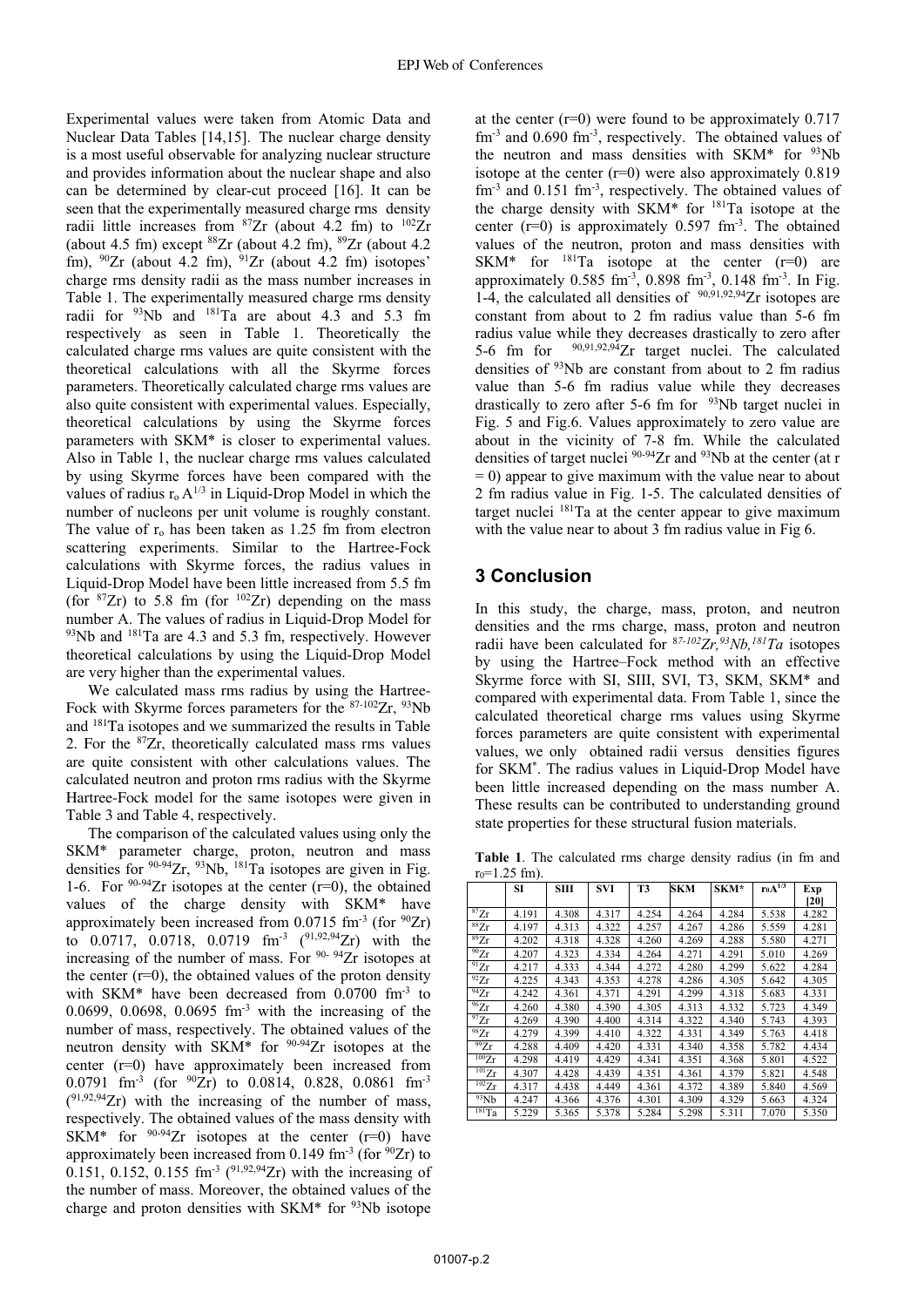|                      | SI    | <b>SIII</b> | SVI   | T3    | <b>SKM</b> | SKM*  | $I_0A^{1/3}$ |
|----------------------|-------|-------------|-------|-------|------------|-------|--------------|
| ${}^{87}Zr$          | 4.128 | 4.248       | 4.251 | 4.202 | 4.209      | 4.228 | 5.538        |
| ${}^{88}\mathrm{Zr}$ | 4.139 | 4.260       | 4.263 | 4.214 | 4.220      | 4.239 | 5.559        |
| 89Zr                 | 4.151 | 4.273       | 4.276 | 4.226 | 4.231      | 4.250 | 5.580        |
| $^{90}Zr$            | 4.162 | 4.285       | 4.288 | 4.239 | 4.242      | 4.261 | 5.601        |
| 91Zr                 | 4.180 | 4.306       | 4.307 | 4.260 | 4.263      | 4.282 | 5.622        |
| $^{92}Zr$            | 4.196 | 4.324       | 4.324 | 4.276 | 4.281      | 4.300 | 5.642        |
| $\overline{94}Zr$    | 4.229 | 4.360       | 4.357 | 4.312 | 4.316      | 4.334 | 5.683        |
| 96Zr                 | 4.262 | 4.395       | 4.391 | 4.348 | 4.352      | 4.370 | 5.723        |
| $^{97}Zr$            | 4.278 | 4.412       | 4.407 | 4.367 | 4.371      | 4.389 | 5.743        |
| $^{98}Zr$            | 4.294 | 4.429       | 4.424 | 4.385 | 4.391      | 4.408 | 5.763        |
| 99Zr                 | 4.310 | 4.446       | 4.440 | 4.405 | 4.410      | 4.427 | 5.782        |
| 100Zr                | 4.326 | 4.463       | 4.456 | 4.424 | 4.430      | 4.446 | 5.801        |
| 101Zr                | 4.341 | 4.479       | 4.472 | 4.443 | 4.449      | 4.465 | 5.821        |
| 102Zr                | 4.358 | 4.494       | 4.486 | 4.461 | 4.468      | 4.484 | 5.840        |
| 93Nb                 | 4.209 | 4.337       | 4.338 | 4.288 | 4.292      | 4.311 | 5.663        |
| 181Ta                | 5.233 | 5.376       | 5.379 | 5.323 | 5.334      | 5.347 | 7.070        |

Table 2. The calculated rms mass density radius (in fm)

Table 3. The calculated rms neutron density radius (in fm)

|             | SI    | $\mathbf{S}\mathbf{H}\mathbf{I}$ | <b>SVI</b> | T3    | <b>SKM</b> | SKM*  | $r_0A^{1/3}$ |
|-------------|-------|----------------------------------|------------|-------|------------|-------|--------------|
| ${}^{87}Zr$ | 4.135 | 4.258                            | 4.257      | 4.219 | 4.223      | 4.241 | 5.538        |
| ${}^{88}Zr$ | 4.151 | 4.275                            | 4.274      | 4.238 | 4.239      | 4.258 | 5.559        |
| $^{89}Zr$   | 4.167 | 4.293                            | 4.291      | 4.256 | 4.256      | 4.274 | 5.580        |
| $^{90}Zr$   | 4.182 | 4.309                            | 4.307      | 4.273 | 4.272      | 4.290 | 5.601        |
| $^{91}Zr$   | 4.207 | 4.337                            | 4.333      | 4.303 | 4.302      | 4.320 | 5.622        |
| $^{92}Zr$   | 4.228 | 4.361                            | 4.355      | 4.326 | 4.327      | 4.344 | 5.642        |
| $^{94}Zr$   | 4.271 | 4.407                            | 4.397      | 4.374 | 4.375      | 4.392 | 5.683        |
| $^{96}Zr$   | 4.311 | 4.451                            | 4.439      | 4.422 | 4.423      | 4.439 | 5.723        |
| $^{97}Zr$   | 4.331 | 4.472                            | 4.459      | 4.446 | 4.447      | 4.443 | 5.743        |
| 98Zr        | 4.351 | 4.493                            | 4.479      | 4.470 | 4.471      | 4.487 | 5.763        |
| 99Zr        | 4.370 | 4.513                            | 4.498      | 4.494 | 4.496      | 4.511 | 5.782        |
| 100Zr       | 4.389 | 4.533                            | 4.517      | 4.518 | 4.520      | 4.535 | 5.801        |
| 101Zr       | 4.408 | 4.552                            | 4.536      | 4.541 | 4.543      | 4.559 | 5.821        |
| 102Zr       | 4.427 | 4.570                            | 4.553      | 4.563 | 4.567      | 4.582 | 5.840        |
| 93Nb        | 4.235 | 4.368                            | 4.363      | 4.330 | 4.331      | 4.349 | 5.663        |
| 181Ta       | 5.270 | 5.420                            | 5.413      | 5.386 | 5.395      | 5.408 | 7.070        |

Table 4. The calculated rms proton density radius (in fm)

|             | SI    | SШ    | SVI   | T3    | <b>SKM</b> | SKM*  | $r_0A^{1/3}$ |
|-------------|-------|-------|-------|-------|------------|-------|--------------|
| ${}^{87}Zr$ | 4.119 | 4.236 | 4.243 | 4.182 | 4.193      | 4.213 | 5.538        |
| 88Zr        | 4.125 | 4.242 | 4.250 | 4.186 | 4.196      | 4.216 | 5.559        |
| ${}^{89}Zr$ | 4.131 | 4.248 | 4.256 | 4.190 | 4.200      | 4.220 | 5.580        |
| 90Zr        | 4.137 | 4.255 | 4.263 | 4.195 | 4.204      | 4.224 | 5.601        |
| $^{91}Zr$   | 4.146 | 4.266 | 4.274 | 4.204 | 4.214      | 4.234 | 5.622        |
| $^{92}Zr$   | 4.155 | 4.275 | 4.283 | 4.211 | 4.221      | 4.241 | 5.642        |
| 94Zr        | 4.173 | 4.295 | 4.303 | 4.226 | 4.236      | 4.256 | 5.683        |
| $^{96}Zr$   | 4.191 | 4.315 | 4.323 | 4.242 | 4.252      | 4.271 | 5.723        |
| $^{97}Zr$   | 4.200 | 4.325 | 4.333 | 4.251 | 4.261      | 4.280 | 5.743        |
| $^{98}Zr$   | 4.210 | 4.335 | 4.343 | 4.260 | 4.270      | 4.289 | 5.763        |
| 99Zr        | 4.219 | 4.345 | 4.353 | 4.269 | 4.280      | 4.299 | 5.782        |
| 100Zr       | 4.229 | 4.355 | 4.363 | 4.279 | 4.291      | 4.309 | 5.801        |
| 101Zr       | 4.238 | 4.365 | 4.374 | 4.289 | 4.301      | 4.319 | 5.821        |
| 102Zr       | 4.250 | 4.373 | 4.381 | 4.298 | 4.311      | 4.329 | 5.840        |
| 93Nb        | 4.175 | 4.298 | 4.306 | 4.233 | 4.243      | 4.263 | 5.663        |
| 181Ta       | 5.179 | 5.312 | 5.328 | 5.230 | 5.243      | 5.256 | 7.070        |



Figure 1. The calculated using the SKM\* parameter charge, proton, neutron, mass densities of  $90Zr$  isotope



Figure 2. The calculated using the SKM\* parameter charge, proton, neutron, mass densities of <sup>91</sup>Zr isotope



Figure 3. The calculated using the SKM\* parameter charge, proton, neutron, mass densities of  $92Zr$  isotope